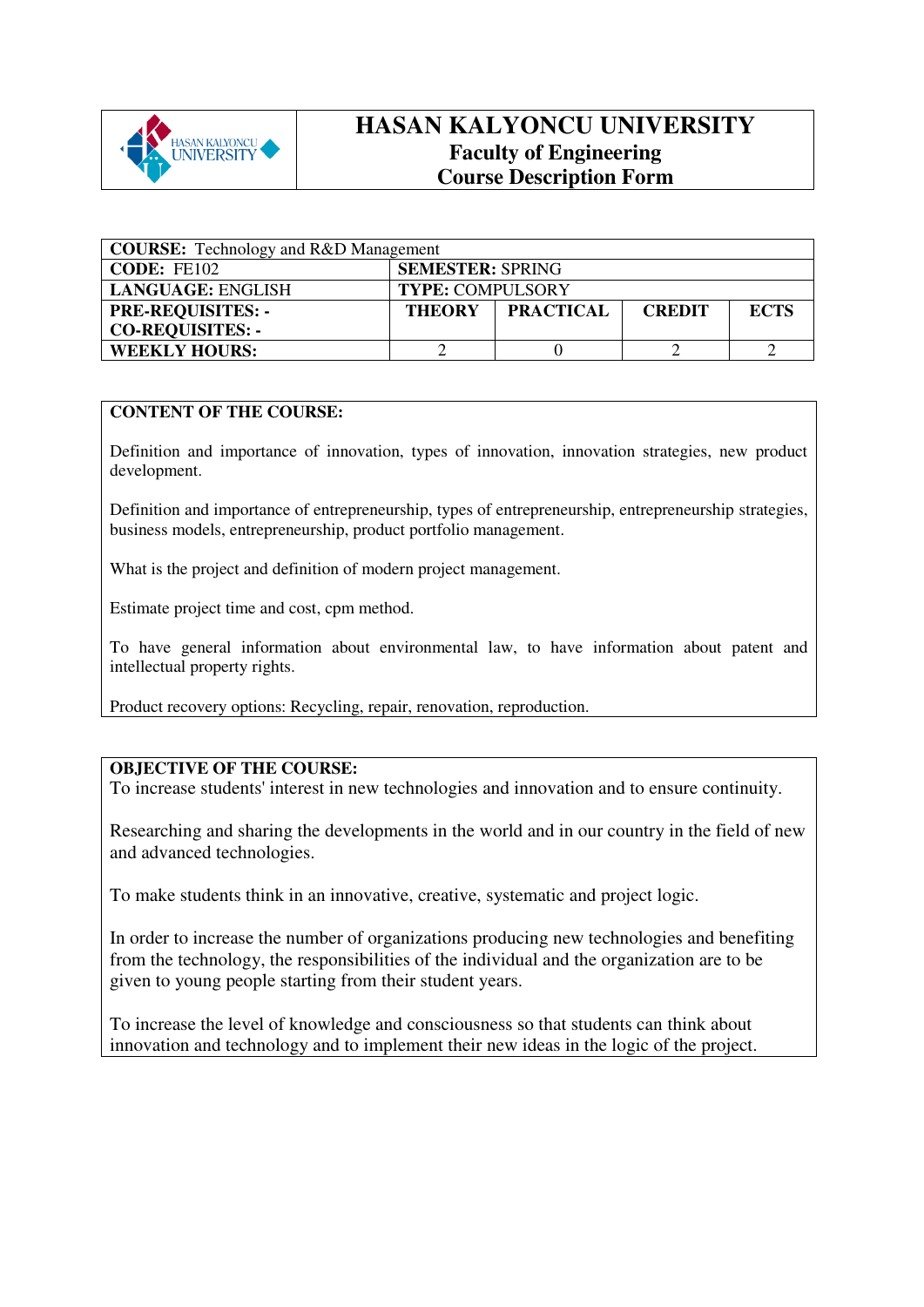|                | <b>WEEKLY SCHEDULE</b>                 |
|----------------|----------------------------------------|
| Week           | <b>Topics</b>                          |
|                | What is Innovation?                    |
| $\overline{2}$ | Types of Innovation                    |
| 3              | <b>Selected Topics</b>                 |
| 4              | What is R&D?                           |
| 5              | Strategic Aspects of R&D Management    |
| 6              | <b>Selected Topics</b>                 |
| 7              | Project Planning                       |
| 8              | Midterm                                |
| 9              | Budgeting                              |
| 10             | <b>Selected Topics</b>                 |
| 11             | Sustainability and Product Improvement |
| 12             | Patent and Intellectual Property Law   |
| 13             | <b>Selected Topics</b>                 |
| 14             | <b>Selected Topics</b>                 |

**TEXTBOOK:** "Innovation, Research and Development Management", Patrick Gilbert, Natalia Bobadilla, Lise Gastaldi, Martine Le Boulaire, Olga Lelebina. "R&D Management", Akhilesh, K B. "Design for Sustainability: A Practical Approach", Tracy Bhamra, Vicky Lofthouse.

## **REFERENCE BOOKS:**

| <b>EVALUATION SYSTEM:</b>    |                 |                |
|------------------------------|-----------------|----------------|
| <b>IN-TERM STUDIES</b>       | <b>QUANTITY</b> | PERCENTAGE (%) |
| Midterm Exam                 |                 | 30             |
| Homework                     |                 | 30             |
| Laboratory works             |                 |                |
| Quiz                         |                 |                |
| Final Exam                   |                 | 40             |
| <b>TOTAL</b>                 | 3               | 100            |
| <b>CONTRIBUTION OF</b>       | $\overline{2}$  | 60             |
| <b>INTERM STUDIES TO</b>     |                 |                |
| <b>OVERALL GRADE</b>         |                 |                |
| <b>CONTRIBUTION OF FINAL</b> |                 | 40             |
| <b>EXAMINATION TO</b>        |                 |                |
| <b>OVERALL GRADE</b>         |                 |                |
| <b>TOTAL</b>                 | 3               | 100            |

| <b>COURSE CATEGORY:</b>        | PERCENTAGE (%) |
|--------------------------------|----------------|
| Mathematics and Basic Sciences |                |
| Engineering                    | 40             |
| <b>Engineering Design</b>      |                |
| Social Sciences                | 40             |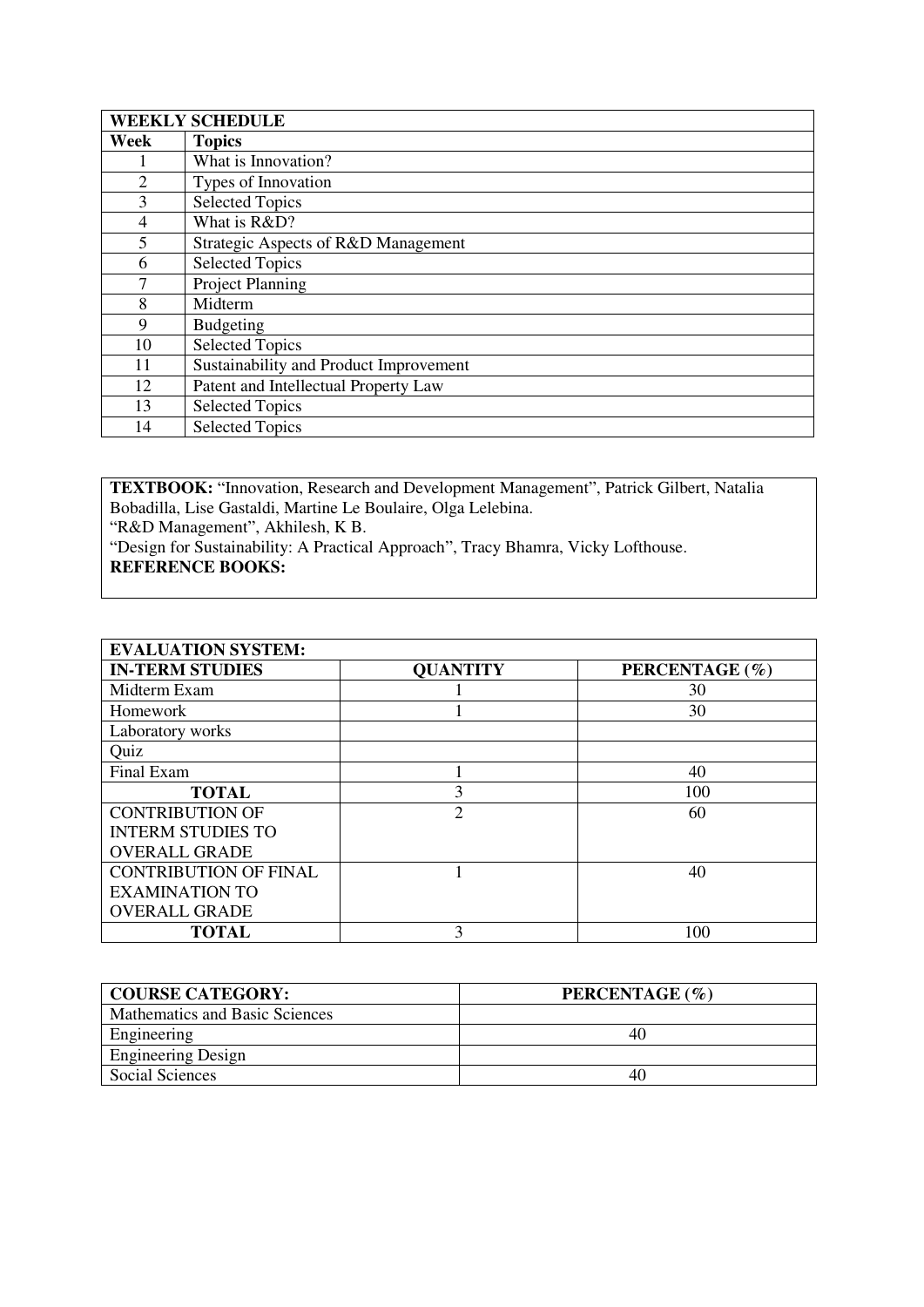| <b>TABLE OF ECTS / WORKLOAD:</b>                           |                 |                           |                          |  |  |
|------------------------------------------------------------|-----------------|---------------------------|--------------------------|--|--|
| <b>Activities</b>                                          | <b>QUANTITY</b> | <b>Duration</b><br>(Hour) | <b>Total</b><br>Workload |  |  |
| <b>Course Duration</b>                                     | 13              | $\mathcal{D}$             | 26                       |  |  |
| Hours for off-the-classroom study (Pre-study,<br>practice) | 14              |                           | 14                       |  |  |
| Laboratory works                                           |                 |                           |                          |  |  |
| Mid-term                                                   |                 | 2                         | $\overline{2}$           |  |  |
| Final examination                                          |                 | ◠                         | ◠                        |  |  |
| Homework                                                   |                 | 5                         | $\overline{\mathbf{5}}$  |  |  |
| Quiz                                                       |                 |                           |                          |  |  |
| <b>Total Work Load</b>                                     |                 |                           | 49                       |  |  |
| <b>Total Work Load / 30</b>                                |                 |                           | 1,63                     |  |  |
| <b>ECTS Credit of the Course</b>                           |                 |                           | 2                        |  |  |

|                                              | PO <sub>1</sub>                                | PO <sub>2</sub> | PO <sub>3</sub> | PO <sub>4</sub> | <b>PO5</b> | <b>PO6</b> | PO <sub>7</sub> | PO <sub>8</sub> | PO <sub>9</sub> | <b>PO10</b> | <b>PO11</b> |
|----------------------------------------------|------------------------------------------------|-----------------|-----------------|-----------------|------------|------------|-----------------|-----------------|-----------------|-------------|-------------|
| LO1                                          |                                                |                 |                 |                 |            |            |                 |                 |                 |             |             |
| LO2                                          |                                                |                 |                 |                 |            |            |                 |                 |                 |             |             |
| LO <sub>3</sub>                              |                                                |                 |                 |                 |            |            |                 |                 |                 |             |             |
| LO <sub>4</sub>                              |                                                |                 |                 |                 |            |            |                 |                 |                 |             |             |
| LO <sub>5</sub>                              |                                                |                 |                 |                 |            |            |                 |                 |                 |             |             |
| PO: Program Outcomes   LO: Learning Outcomes |                                                |                 |                 |                 |            |            |                 |                 |                 |             |             |
|                                              | Values: 0: None   1: Low   2: Medium   3: High |                 |                 |                 |            |            |                 |                 |                 |             |             |

| <b>INSTRUCTOR(S):</b>         | Lec. Mustafa Bicakçı |
|-------------------------------|----------------------|
| <b>FORM PREPARATION DATE:</b> | 22.05.2019           |

| <b>LEARNING OUTCOMES OF THE</b><br><b>COURSE:</b>    | <b>PROGRAM OUTCOMES:</b>                                 |
|------------------------------------------------------|----------------------------------------------------------|
| <b>LEARNING OUTCOMES OF THE COURSE:</b>              | <b>PO1:</b> Adequate knowledge in mathematics, science   |
| LO1: Awareness about innovation and innovative       | and engineering subjects pertaining to the relevant      |
| strategies.                                          | discipline; ability to use theoretical and applied       |
|                                                      | knowledge in these areas in complex engineering          |
| <b>LO2:</b> Awareness that creativity management and | problems.                                                |
| innovation can lead to entrepreneurship.             | PO2: Ability to identify, formulate, and solve           |
|                                                      | complex engineering problems; ability to select and      |
| <b>LO3:</b> Ability to schedule by using project     | apply proper analysis and modeling methods for this      |
| identification, cost estimation and critical path    | purpose.                                                 |
| method.                                              | PO3: Ability to design a complex system, process,        |
|                                                      | device or product under realistic constraints and        |
| LO4: National and international environmental law    | conditions, in such a way as to meet the desired result; |
| and patent and intellectual property law.            | ability to apply modern design methods for this          |
|                                                      | purpose.                                                 |
| <b>LO5:</b> Awareness about the importance of        | PO4: Ability to devise, select, and use modern           |
| sustainability issues, product recovery and product  | techniques and tools needed for analyzing and solving    |
| improvement options.                                 | complex problems encountered in engineering              |
|                                                      | practice; ability to employ information technologies     |
|                                                      | effectively.                                             |
|                                                      | <b>PO5:</b> Ability to design and conduct experiments,   |
|                                                      | gather data, analyze and interpret results for           |